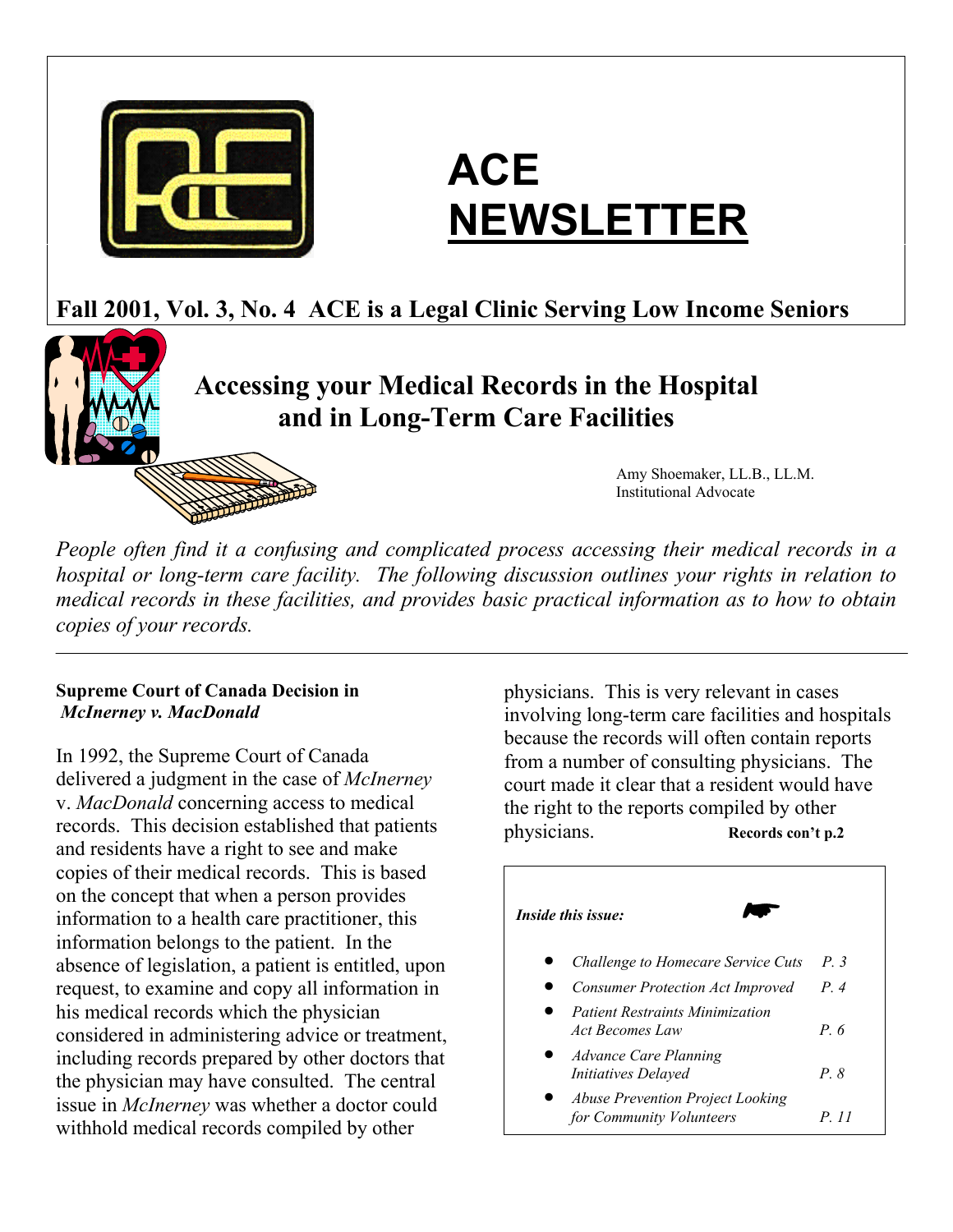According to the Supreme Court of Canada, the patient is not entitled to the records themselves. The physical medical records of the patient belong to the doctor. However, certain duties arise from the special relationship of trust and confidence between doctor and patient. When a patient confides information to the physician, there is an expectation that the patient's interest in and control of the information will continue. Therefore, a patient has a right to access his own medical records. However, the right is not absolute. A doctor can deny access where the doctor believes that access would result in a substantial risk to the physical, mental or emotional health of the patient or harm to another person. This discretion may be used for very limited purposes. Records cannot be withheld arbitrarily on the basis that a patient or resident might not understand them or because of the fear of unfounded lawsuits. The onus is on the physician to justify a denial of access.

According to the *Public Hospitals Act*, the medical record compiled in a hospital for a patient or an out-patient is the property of the hospital and shall be kept in the custody of the administrator. However, patients have the right to access their medical records in a hospital. To obtain access, contact the clinical or medical records department. Each hospital has a policy regarding access to medical records and they may require a signed consent from the patient or a written request.

In cases where a patient has been found incapable to consent to treatment, the patient's substitute decision-maker will have the same right of access to the records as the patient themselves. The *Health Care Consent Act*  provides a mechanism for substitute decisionmaking. In the case where a person has been found incapable to consent to treatment,

**Records con't from p.1** admission to a care facility or personal assistance services, this legislation sets out the people who may make a decision on behalf of the incapable person. A substitute decisionmaker includes a guardian of the person, an attorney for personal care, as well as the hierarchy of substitute decision-makers listed in the *Health Care Consent Act*. The clinical records department may request a written consent from the substitute decision-maker. Where an attorney for personal care is requesting access, the hospital may request a copy of the power of attorney for personal care.

There is often a misunderstanding on the part of hospital staff regarding the type of consent that must be signed. Hospitals will often require the patient to sign a Form 14 consent. However, this is not the appropriate form to sign unless the records are psychiatric records, as described in the *Mental Health Act*. If the records are not psychiatric records, the hospital may require a **Solution Medical Records in a Hospital** signed letter or a simple consent in order to permit access to the records.

> The *Health Care Consent Act* permits a person to challenge a finding that they are incapable of making decisions in relation to treatment, admission to a care facility, or personal assistance services. A challenge is initiated by filing an application for a hearing before the Consent and Capacity Board. After applying to the Board to challenge a finding of incapacity, the applicant and the applicant's counsel or agent are entitled to examine and copy any medical or other health record relating to the applicant. Therefore, patients and their lawyers or agents have a right to access their medical records when they have applied for a hearing before the Consent and Capacity Board.

> Hospitals may charge a fee for copying medical records. It is important to inquire about any copying charges prior to requesting the records. **Records con't p.9**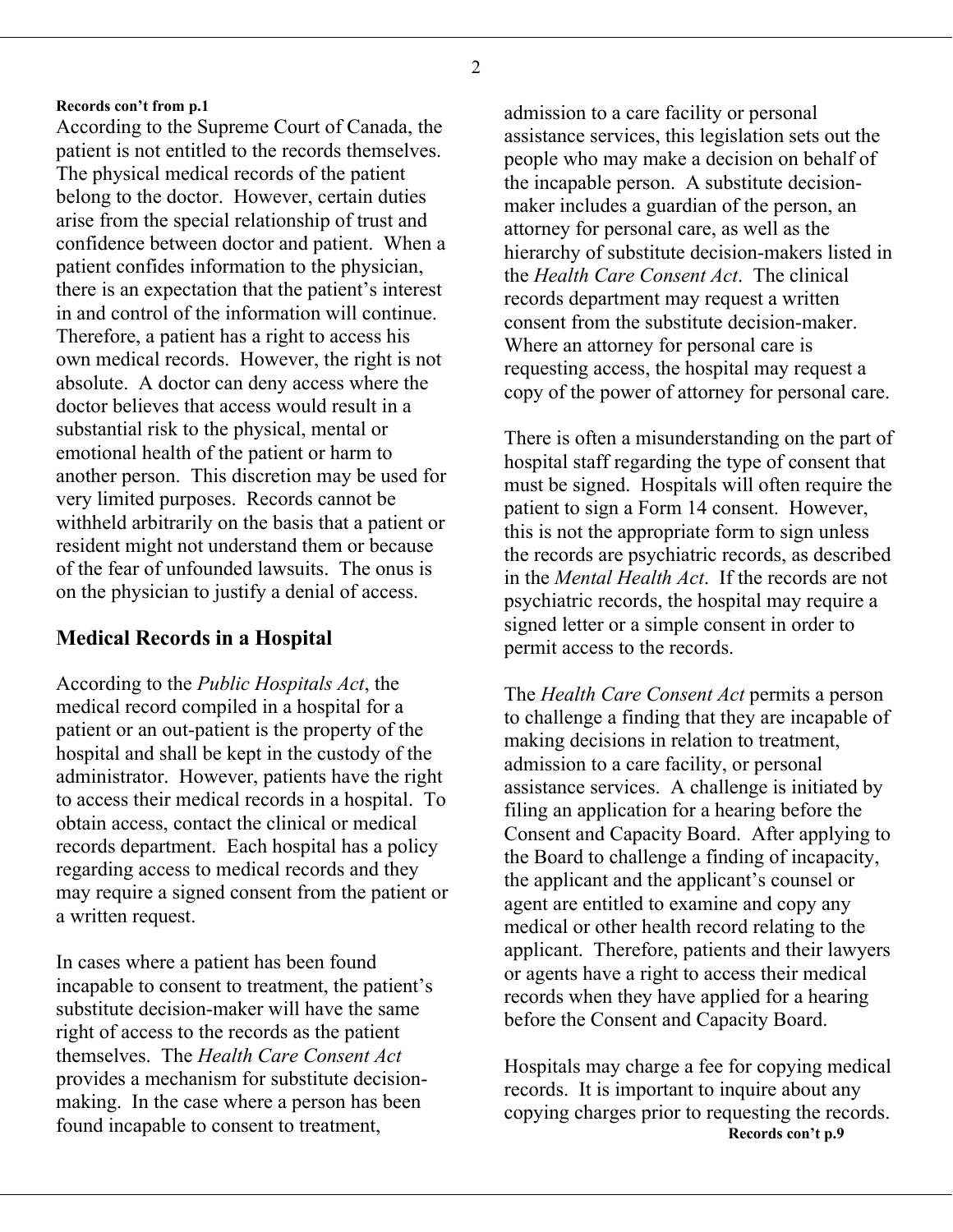# *HOMECARE SERVICE CUTS:*

By George T. Monticone

xxxxxxxxxxxxxxxxxxxx

In recent months Community Care Access Centres (CCACs) throughout Ontario have begun to advise clients of cutbacks to in-home care services because of funding problems. For example, some CCACs have announced that homemaking services will no longer be offered. If a CCAC terminates or reduces particular services to clients, or announces it cannot offer them to new applicants for services, where the reason is that the CCAC has a policy to this effect, the client or potential client can challenge the CCAC.

The *Long-Term Care Act, 1994* governs the provincial in-home care system. Section 11 of that Act says that a CCAC "**shall provide or ensure the provision of** the following services in the geographic area for which the agency is designated" (emphasis added). Four types of services are then listed: community support services, homemaking services, personal support services, and professional services. In section 2 of the Act, each of these categories is defined more specifically. For example, homemaking is defined as including housecleaning, laundry, ironing, mending, shopping, banking, paying bills, preparing meals, etc.

The effect of section 11 of the Act is to legally require CCACs to provide each of the four classes of services listed, and arguably, each of the specific services in each class listed in section 2. Therefore, a CCAC policy which says that there shall be no more services of a specific kind is open to challenge as it violates the Act.

In the Spring 2001 edition of the *ACE Newsletter* we outlined the process to follow if you are unhappy about a CCAC decision to reduce or terminate services ("Your In-Home

**CAN THEY BE CHALLENGED?** Services Are Being Cut or Terminated: What **Should You Do?**"). Each CCAC is required by law to have an internal appeal/complaints process. You may use this process to appeal a decision to cut or terminate services. You may argue that as your needs remain the same or have increased, a reduction or termination of services is not justified. If the CCAC decision you are challenging is based on a policy to the effect that particular kinds of services are not being offered, this gives you an additional grounds to challenge the decision. If after exhausting the CCAC appeals, the decision of the CCAC remains the same, you may want to appeal that decision to the Health Services Appeal and Review Board. While it is possible to do so without legal advice, you may want to seek legal advice at this stage.

> The **Advocacy Centre for the Elderly (ACE)** is a legal clinic for low income seniors 60 years of age and over, funded by Legal Aid Ontario. ACE is incorporated as a non-profit corporation under the name "Holly Street Advocacy Centre for the Elderly Inc.".

**Charitable Registation No. 0800649-59** 

**ACE Chairperson:** Edward Shaul **Executive Director:** Judith A. Wahl **Newsletter Editor:** George T. Monticone

All submissions to **ACE Newsletter** should be made to:

 The Editor ACE Newsletter Advocacy Centre for the Elderly 2 Carlton Street, Suite 701 Toronto, Ontario M5B 1J3

Telephone: (416) 598-2656

#### *ACE*

*Annual General Meeting Thursday, October 18, 2001, 7 p.m. Toronto YMCA 20 Grosvenor Street Guest Speaker: Shirley Douglas*  **Privatization of the Canada Health System**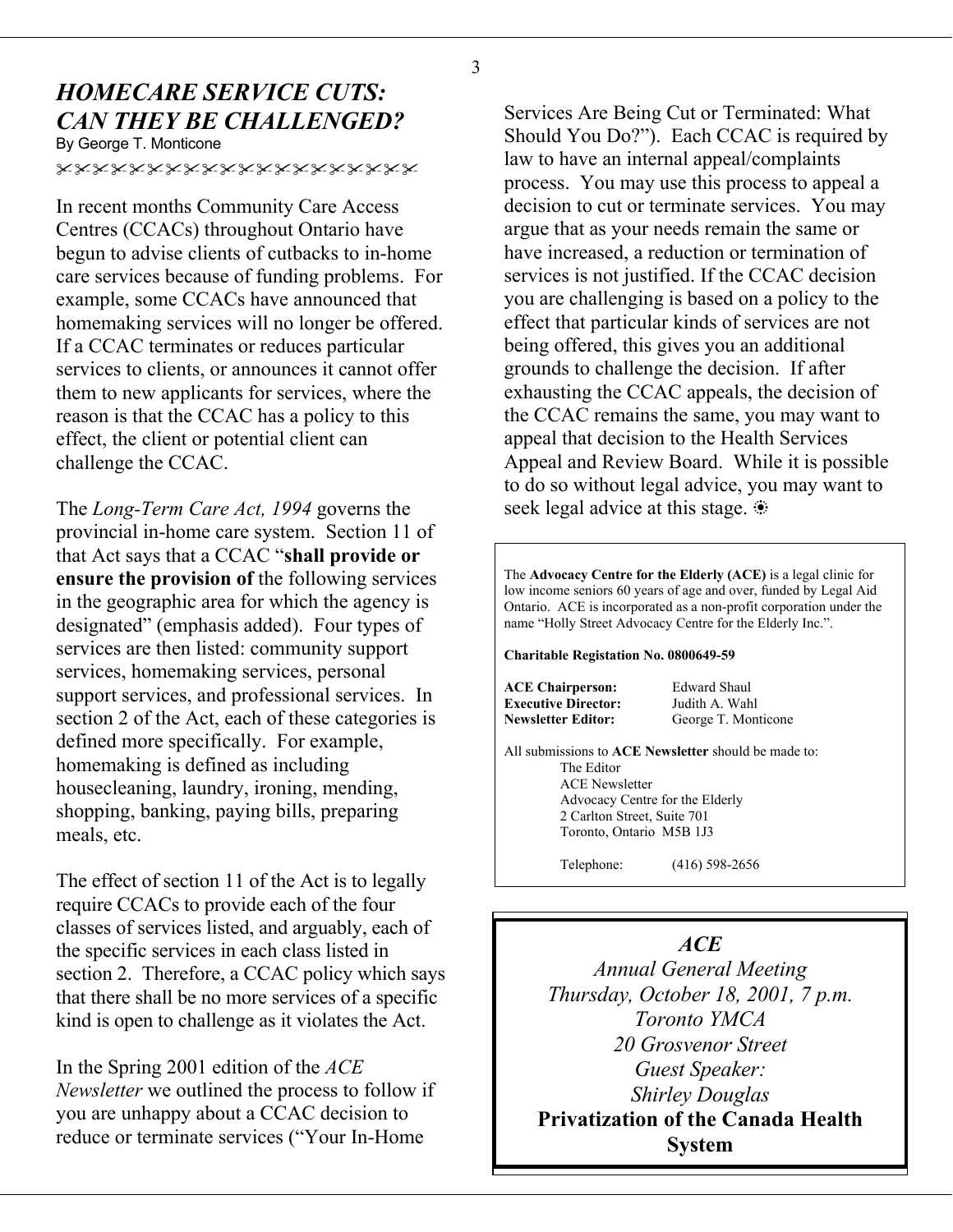### *Consumer Protection Act*  **Improved by Ontario Government**

The *Consumer Protection Act*, which deals with sales made in a place other than the seller's permanent place of business, has recently been amended to improve the protection offered to consumers. The Act now applies to a broader range of sales, and the seller is now required to disclose more information than before. In addition, the cooling-off period during which a consumer may cancel the transaction has been extended from 48 hours to 10 days. **Recent Changes to the Act** 

### **Consumer Protections Prior to the Amendments**

Previously, the Act applied to contracts worth \$50.00 or more, signed in the consumer's home, which have not yet been completed. The consumer could cancel such contracts within 48 hours by letter to the seller. The letter had to be either registered at the post office within two working days of signing the contract or delivered to the seller's business premises within that time.

If the purchase price of the goods or services was more than \$50.00, and if delivery of the goods or payment was to be made in the future, then a written contract was required. The written contract had to contain:

- 1. the name and address of both the seller and the buyer; https://www.fareneur.com/size-text/size-text/size-text/size-text/size-text/size-text/size-text/size-text/size-text/size-text/size-text/size-text/size-text/size-text/size-text/size-text/size-text/size-text/size-text/
- 2. a description of the goods and services sufficient to identify them with certainty;
- 3. an itemized price of the goods or services and a detailed statement of the terms of payment;
- 4. a statement of any secured credit that is involved;
- 
- 6. a statement of warranty or guarantee, if any;
- 7. the signatures of both parties.

Each party was entitled to an original signed copy of the contract.

There was a large loophole in the legislation as it did not apply to door-to-door sales where the goods were left with the consumer by the door-todoor salesman, and the price was paid in full by the consumer by way of cash, cheque or credit card. A person who purchased a vacuum cleaner for \$5000 and paid for it on the spot by credit card was, therefore, not entitled to a cooling off period and not entitled to a written contract with the seller's name and address and other information.

As of May 18, 2001, the 48 hour cooling off period is increased to a 10 day cooling off period for goods and services worth \$50.00 or more that are NOT delivered at the time of the sale or paid for in full at the time of the purchase.

As of August 3, 2001, the 10 day cooling off period applies to all sales made at the consumer's home. The consumer may cancel the contract whether the goods are delivered or services are provided at the time of sale or afterwards, and regardless of whether payment is made in full or in part.

In addition, as of August 3, 2001, the information that a written contract must contain has been greatly expanded. The expanded requirements are listed under Ontario Regulation 175/01 as follows:

- 
- 2. the seller's name, business address, telephone number, and, if any, fax number;
- 3. the name of the salesperson who entered into the contract on behalf of the seller;
- 4. the date and the place at which the parties entered into the contract;
- 5. full disclosure of the credit terms; **5.** a description of whatever goods or services are required by the contract that is sufficient to identify them;

**CPA con't p.5**

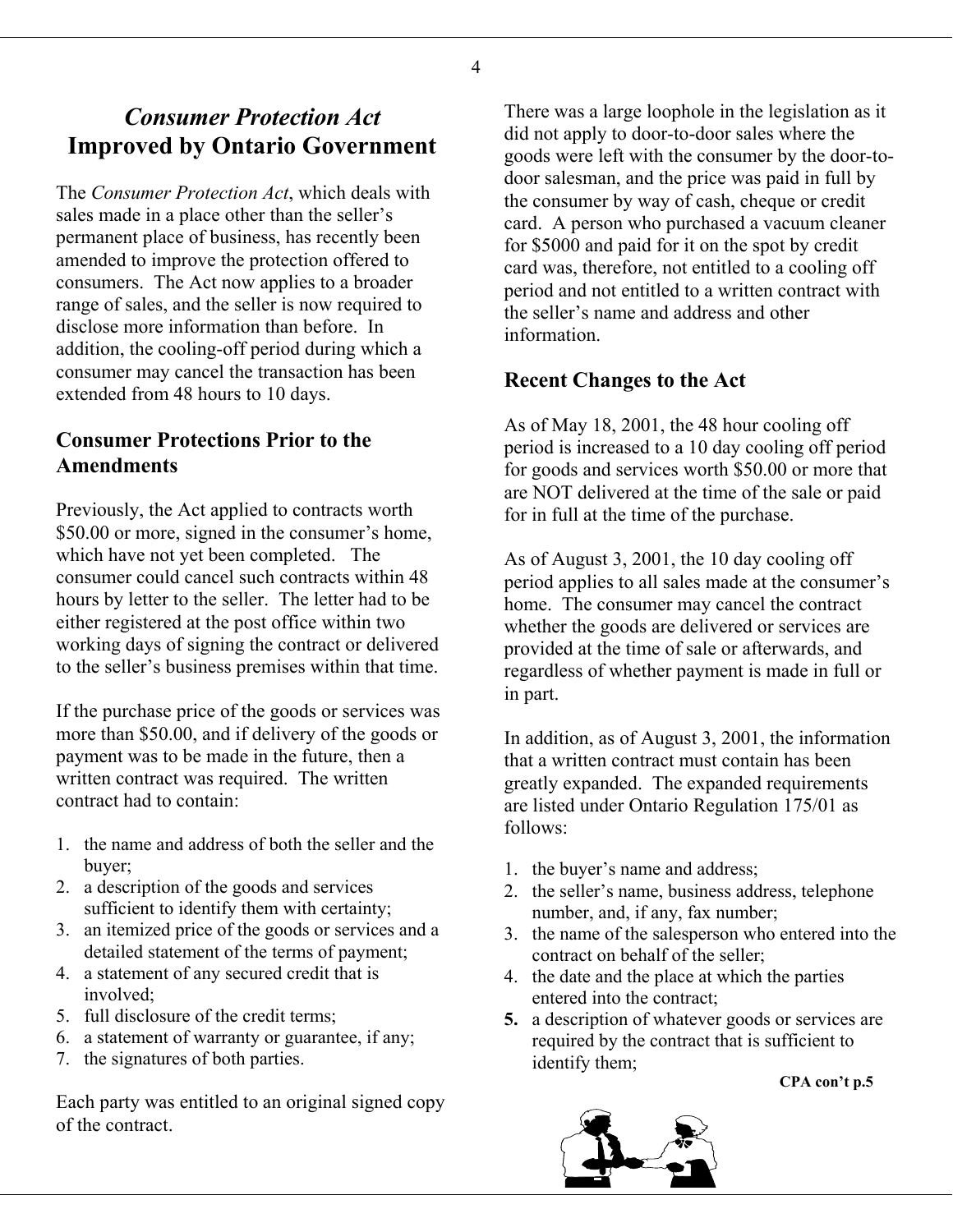- 6. a statement, in not less than 12-point type, that the buyer has the rights set out in section 23.3 of the Act to cancel the contract;
- 7. the heading "Buyer's Right to Cancel" in not less than 12-point bold type proceeding the required statement;
- 8. If the statement setting out the buyer's right to cancel is not located entirely on the first page of the contract, a notice on the first page of the contract in not less than 12-point bold type indicating where in the contract this statement is located;
- 9. an itemized list of what portion of the contract price is attributable to each of the goods or services required by the contract;
- 10. the total amount of the contract price;
- 11. the terms of payment;
- 12. if the contract requires future delivery of goods, the date on which the goods will be delivered;
- 13. if the contract involves the delivery of services, the date on which the services are to be performed and completed;
- 14. detailed credit disclosure information;
- 15. detailed trade-in allowance information;
- 16. evidence of the signature of the parties to the contract.

The "Buyer's Right to Cancel" information must be in not less than 12-point bold type. The other information must be in not less than 10 point type. The only exception to the cooling off period is

In addition to the 10-day cooling off period, the buyer under a direct sales contract may cancel the contract within one year of the date of entering into the contract if the contract does not contain all of the information required. Furthermore, a buyer under a direct sales contract may cancel the contract within one year from the date of entering into the contract if (1) the seller does not deliver the goods required within 30 days of the delivery date specified in the contract, or (2) if the seller does not begin to provide the services required within 30 days of the commencement date specified in the contract.

The notice requirements for direct sales contracts are greatly improved. To cancel a direct sales contract, a buyer must give a notice of cancellation in any way, as long as it indicates the intention of the buyer to cancel the direct sales contract. The notice of cancellation may be given by any means, including personal service, registered mail, courier or telecopier or any other method by which the buyer can provide evidence of the date of cancellation of the direct sales contract. Where the notice is given other than by personal service, the notice of cancellation shall be deemed to have given when sent. A cancellation of a direct sales contract operates to cancel, as if it never existed, the contract, all sales related to the contract, all guarantees given, and all security given.

Within 15 days after the buyer cancels the direct sales contract, the seller must, subject to the regulations, refund to the buyer all money paid by the buyer and return to the buyer's address any trade-in goods or an amount equal to the trade-in allowance. The buyer must allow the seller a reasonable opportunity to repossess any goods that came into the buyer's possession under the contract.

in the case of emergency home repairs, where the consumer approaches the seller and requests that the services be provided within 10 days of receiving a written contract.

The direct sales initiative does not apply to mail order, telemarketing or Internet sales. It also does not apply to contracts negotiated or concluded at a marketplace, auction, trade fair or exhibition.

*To make a complaint or to obtain further information, consumers can contact the Consumers Services Branch of the Ministry of Consumer and Business Services, at 1-800-268-1142 or 416-326-8611.* E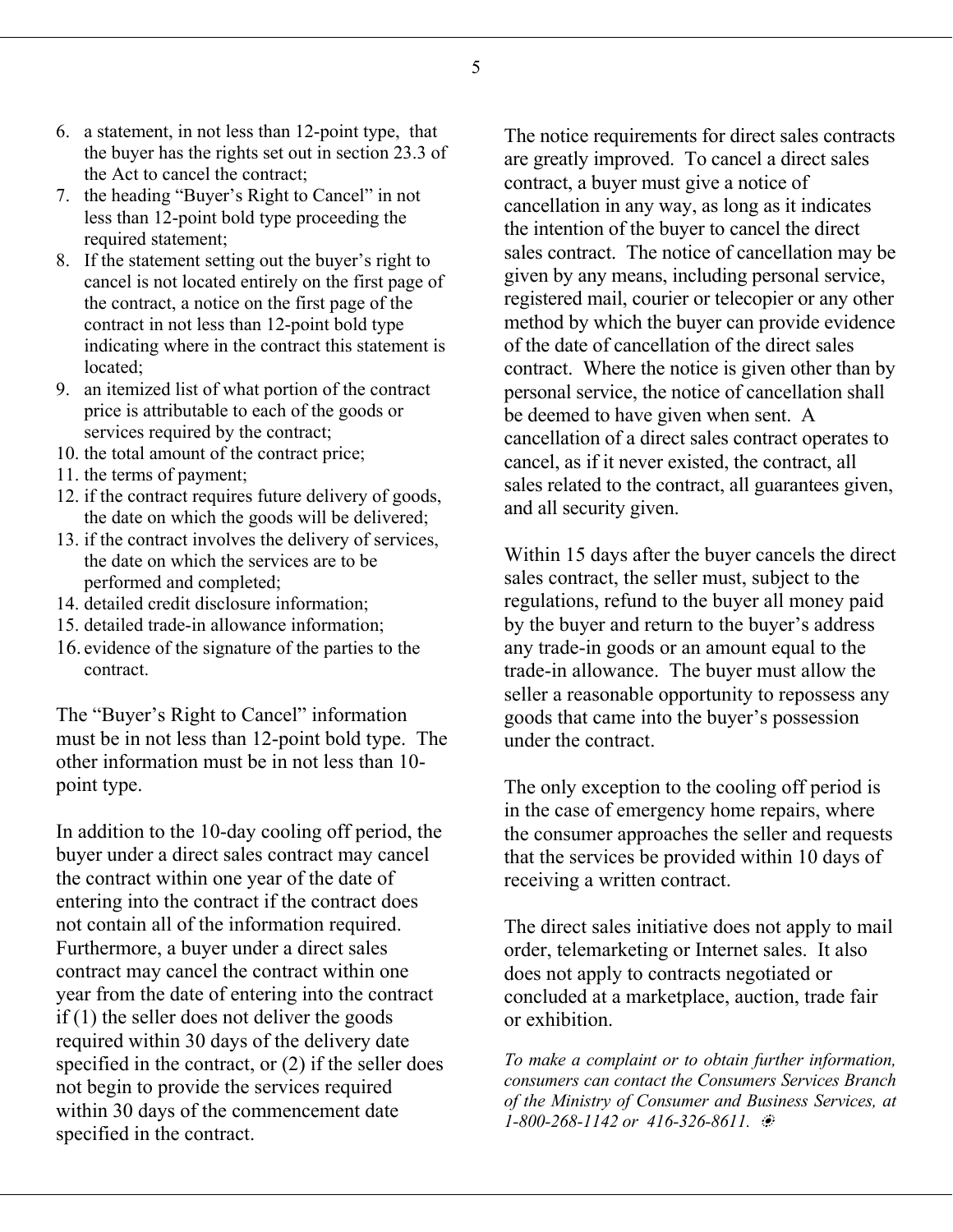#### 6

# **Legislation - When May Restraints Be Used?** *Patient Restraints Minimization Act*

By George T. Monticone



On June 29, 2001, the *Patient Restraints Minimization Act, 2001* became law in Ontario. The stated purposes of the Act are to: (1) minimize the use of restraints on patients; and (2) to encourage hospitals and facilities to use alternative methods, whenever possible, whenever it is necessary to prevent serious bodily harm by a patient to himself/herself or to others. It is doubtful that this Act achieves these purposes.

The Act is the outcome of debate and discussion greater enjoyment of life; and that took place over a period of several months, originating with a private members bill, Bill 135, introduced by Frances Lankin, MPP for Toronto-Beaches. After encountering difficulties with the hospital caring for her mother, Ms Lankin was inspired to introduce a bill limiting the use of restraints on hospital patients. Remarkably for a non-government bill, Ms Lankin's bill, known as the *Public Hospitals Amendment Act (Patient Restraints), 2000*), received second reading and looked as though it had a reasonable chance of being passed into law. Public hearings were conducted in February of 2001. However, with the dissolution of the Legislature, Bill 135 was lost. In its place, we now have the *Patient Restraints Minimization Act, 2001*, S.O. 2001, c.16. While the purposes of the two pieces of legislation are similar, the new Act differs considerably from Bill 135.

The Act applies to public hospitals, hospitals licensed under the *Private Hospitals Act*, and to other facilities designated in regulations. Potentially, it could apply to long-term care facilities if these are appropriately designated in regulations.

**Becomes Law Becomes** Law **The hospital/facility shall not restrain or confine** a patient or use a monitoring device on a patient unless it is authorized to do so by the Act in either section 5 or section 6.

> Section 5 of the Act permits a hospital/facility to restrain or confine a patient, or use a monitoring device on a patient if **four** conditions are met as follows:

(a) if it is necessary to prevent serious bodily harm to the patient or another person; (b) if the restraint, confinement, or device is used in accordance with any requirements set out in regulations; (c) if it gives the patient greater freedom or (d) if this is authorized by a plan of treatment to which either the patient or his or her substitute decision maker has consented.

A hospital/facility that believes a patient should be restrained must obtain the consent of the patient or substitute, and can only restrain if this gives the patient greater freedom or enjoyment. These requirements in section 5 are very patient-friendly and protect the patient from overzealous restraint, confinement, or monitoring.

However, section 6 of the Act permits a hospital/facility to restrain or confine, or use a monitoring device on a patient if only **two** conditions are met. These two conditions are identical to conditions (a) and (b) set out above.

The existence of both sections 5 and 6 in the Act, with nothing which says when one or the other of these sections applies, is most unusual. In effect, the patient protection found in subsections (c) and (d) of section 5 are rendered meaningless, since the patient may be restrained when (a) and (b) apply. Patients and their

**PRMA con't p.7**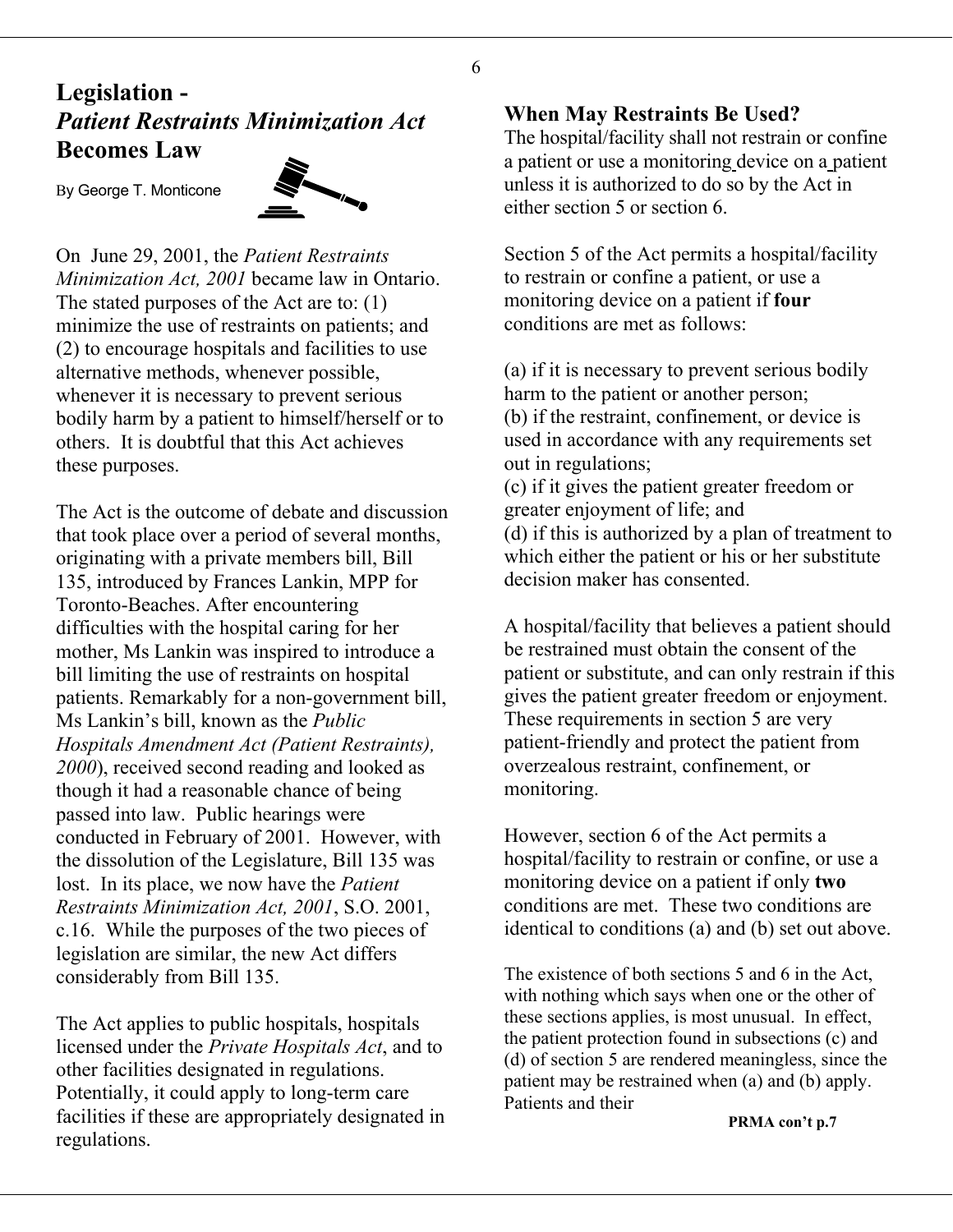7

#### **PRMA con't from p.6**

advocates will want to argue that all four restraining them. For example, if a patient is conditions must apply, but a strict reading of these sections unfortunately does not justify this interpretation. However, patients and advocates may be successful in arguing that having regard for the entire Act, all four conditions must apply before a patient may be restrained, confined, or monitored. The argument would be that the purposes of the Act of minimizing restraining activities and encouraging alternatives can only be achieved by insisting that all four conditions apply.

#### **Act Authorizes Hospitals to Restrain**

It is noteworthy that while the Act clearly authorizes a hospital/facility to restrain, the predecessor Bill 135 did not do so. Bill 135 set clear limits on how and when to restrain, but no where said that a hospital/facility may restrain in certain circumstances. It may be argued that common law in Ontario does not authorize restraining a patient except in emergency situations when immediate action is required. Also, it may be argued that prior to this Act, nothing in Ontario statutes authorized a hospital/facility to restrain. If this is correct, then the *Patient Restraints Minimization Act, 2001* actually provides a license to restrain where none existed before. For those who believe that no restraining should be the norm in our hospitals and long-term care facilities, this is disappointing. A Canadian Charter of Rights and Freedoms challenge may be made to this legislation, since it may be argued that it discriminates against older persons or persons with disabilities by singling them out for special treatment.

The Act appropriately recognizes that there a number of means by which a person may be restrained including by the use of force, by mechanical devices such as straps and lap belts, by confining the person to a particular area, and by the use of chemicals. It also acknowledges that monitoring patients may be a form of

monitored and is detained when attempting to leave the hospital or facility, this clearly is restraining them. Until the *Patient Restraints Minimization Act, 2001*, there was no authority for a hospital or facility to do this without consent.

#### **Lack of Procedural Protections in connection with the Use of Restraints**

There is no mention in the Act of procedural protections for those whom a hospital/facility wishes to restrain. It may be argued that to avoid violations of the *Canadian Charter of Rights and Freedoms*, except in emergencies a person whom a hospital/facility wishes to restrain must be given advance notice, rights advice, access to legal counsel, and the opportunity for a fair hearing. While it is theoretically possible for a person being restrained to challenge this by bringing an *habeus corpus* application, if that person does not know this or cannot contact a lawyer for assistance, this right does them no good whatever. The Act should have ensured that patients would have the opportunity to obtain legal assistance if desired.

These procedural rights and protections are important. Persons charged with criminal offences, mental health patients, and those incapable of making decisions for themselves all have the benefit of statutory procedural rights (under the *Criminal Code*, *Mental Health Act*, *Health Care Consent Act*). It is most curious that persons in hospitals and facilities are not given the same rights.

#### **Most of the Content of the Act Left to Regulations**

Much of the impact of this Act will be found in regulations to be passed, since at present there is very little content in the Act.

**PRMA con't p.8**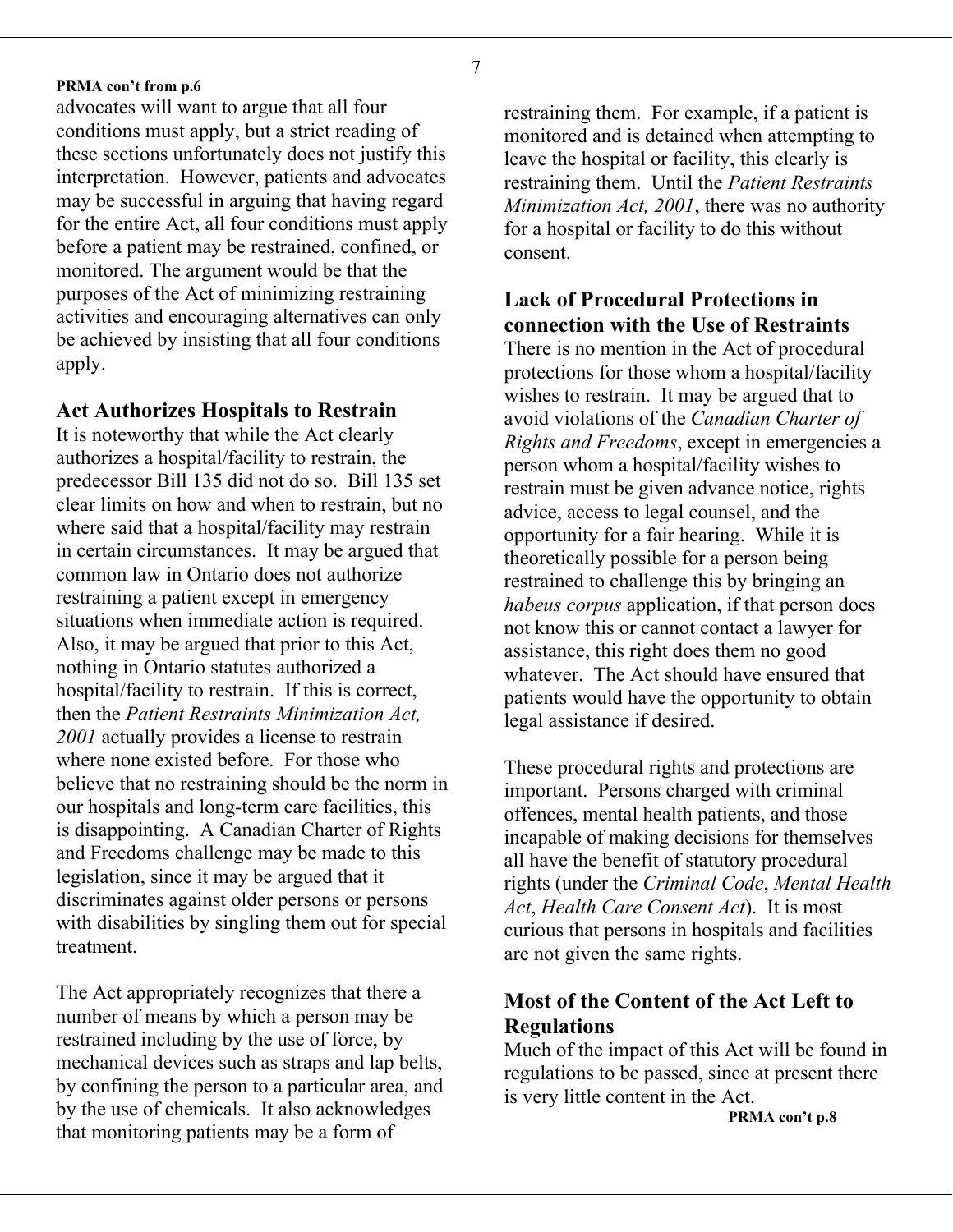#### **PRMA con't from p.8**

The Act requires hospitals/facilities to develop policies regarding restraining and monitoring if required to do so by regulation. The regulations may require that these policies be made available to the public. These provisions are not meaningful unless regulations are enacted.

The Act also requires a facility to restrain or monitor in accordance with regulations, and that patients being restrained or monitored be reassessed in accordance with regulations. Regulations may also require specific staff training, specific forms of record keeping, and may require that the hospital/facility report to specific persons. Again, these provisions of the Act are only meaningful if meaningful regulations are enacted.

Finally, while physicians are empowered to authorize restraining or monitoring, regulations may designate other classes of persons with this authority. Regulations may also prohibit standing orders for the use of restraints.

#### **Lack of Remedies and Offences**

There are two glaring omissions in the new Act. The Act does not define any offences, nor does it include any remedies such as fines or other sanctions for violating the provisions of the Act. Those who are improperly restrained, confined, or monitored can do nothing more than recite the prohibitions in the Act. In light of this, it is difficult to see how the Act assists patients in a concrete way.  $\bullet$  Bookings may be arranged by contacting



### **Advance Care Planning Initiatives Delayed** <del>⋍</del>₩₫₹<del>₩</del>€€∰<del>≯</del>

The Spring 2001 *ACE Newsletter* contained an article about the Alzheimer Initiative Number 7 called "Advance Directives on Care Choices" that is an education project on advance care planning. It was reported that local Alzheimer Association chapters would offer public education sessions and an education programme for health care professionals beginning in the fall of 2001. We have recently learned that the education sessions will be rescheduled for the spring of 2002. Also delayed to the spring will be the distribution of a Guide to Advance Care Planning produced by the Ontario Seniors' Secretariat.

 In the interim, if any groups of seniors or health care professionals are interested in education programmes on this topic in the fall of 2001, you may contact the Advocacy Centre for the Elderly. ACE offers speakers on this topic as well as on a wide range of legal topics related to seniors' issues, such as consent and capacity, elder abuse, mental health, seniors housing, and long-term care.

Valerie Ella at 416-598-2656.

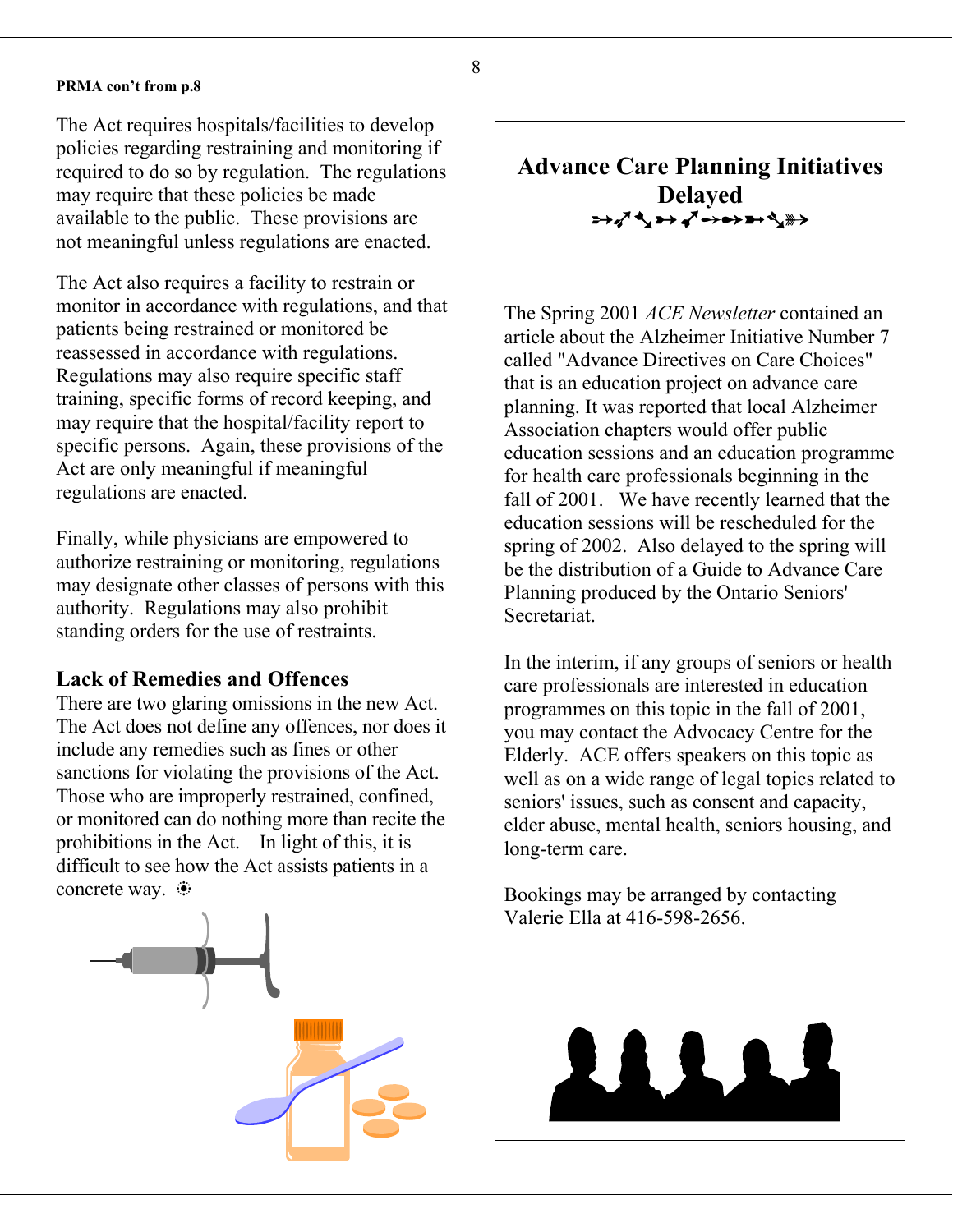#### **Records con't from p.2**

The fee should be reasonable. Once the medical records have been requested, the clinical records clerk will pull the records. The records may be viewed in the clinical records department at the hospital. Requests for copies should be directed to the clinical records clerk.

#### **Medical Records in a Psychiatric Facility**

Special rules apply to medical records in a psychiatric facility. Under the *Mental Health Act*, there is a procedure for disclosure of the clinical record compiled in a psychiatric facility. A patient who is mentally competent is entitled to examine and copy at the patient's expense the clinical record of the patient or a copy of the record. The patient must make a written request to the officer in charge. The officer in charge on the advice of the attending physician may apply to the Consent and Capacity Board for authority to withhold all or part of the clinical record. A patient is entitled to notice of this application and the ground upon which it is based. The Consent and Capacity Board must review the clinical record within 7 days of receiving the application. The Board will allow the patient to examine the clinical record unless the Board is of the opinion that the disclosure of the clinical record is likely to result in:

- a) serious harm to the treatment or recovery of the patient while in treatment at the psychiatric facility; or
- b) serious physical harm or serious emotional harm to another person. Regulations under the *Nursing Homes Act* state

The patient and the attending physician may make submissions to the Board before it makes its decision. The Board may order that part of the clinical record not be disclosed. However,

the Board must specify in the order the ground

In cases where a patient is determined not to be mentally competent for the purpose of accessing the medical record, the patient may apply to the Board to review this finding. In the event that a patient is not mentally competent, the patient may appoint a representative to access the clinical record. The patient's substitute decision-maker is also entitled to examine or copy the patient's clinical record, in the event that the patient is not mentally competent.

#### **Medical Records in a Long-Term Care Facility**

All significant information about a resident in a long-term care facility is documented in the medical record. This includes identification of resident's needs, the plan of care, the care and services provided and the evaluation of care and services and the resident's care outcomes. The medical records in a long-term care facility contain detailed information about medications that have been prescribed to a resident. Each facility shall have written policies and procedures in relation to the records, including access by residents to their own records. A resident may wish to access their medical records for various reasons. For example, a resident may want to review his or her progress on a certain type of medication or a resident may want to obtain information about a course of treatment. The clinical record in a long-term care facility is owned by the facility but the information in the record belongs to the resident.

that only the individuals named in the regulations may inspect and receive information from a resident's medical or drug record and may reproduce and retain copies. The individuals listed in the regulations include the resident's attending physician or dentist, a the Board must specify in the order the ground member of the nursing staff or pharmacist in the under which disclosure is refused.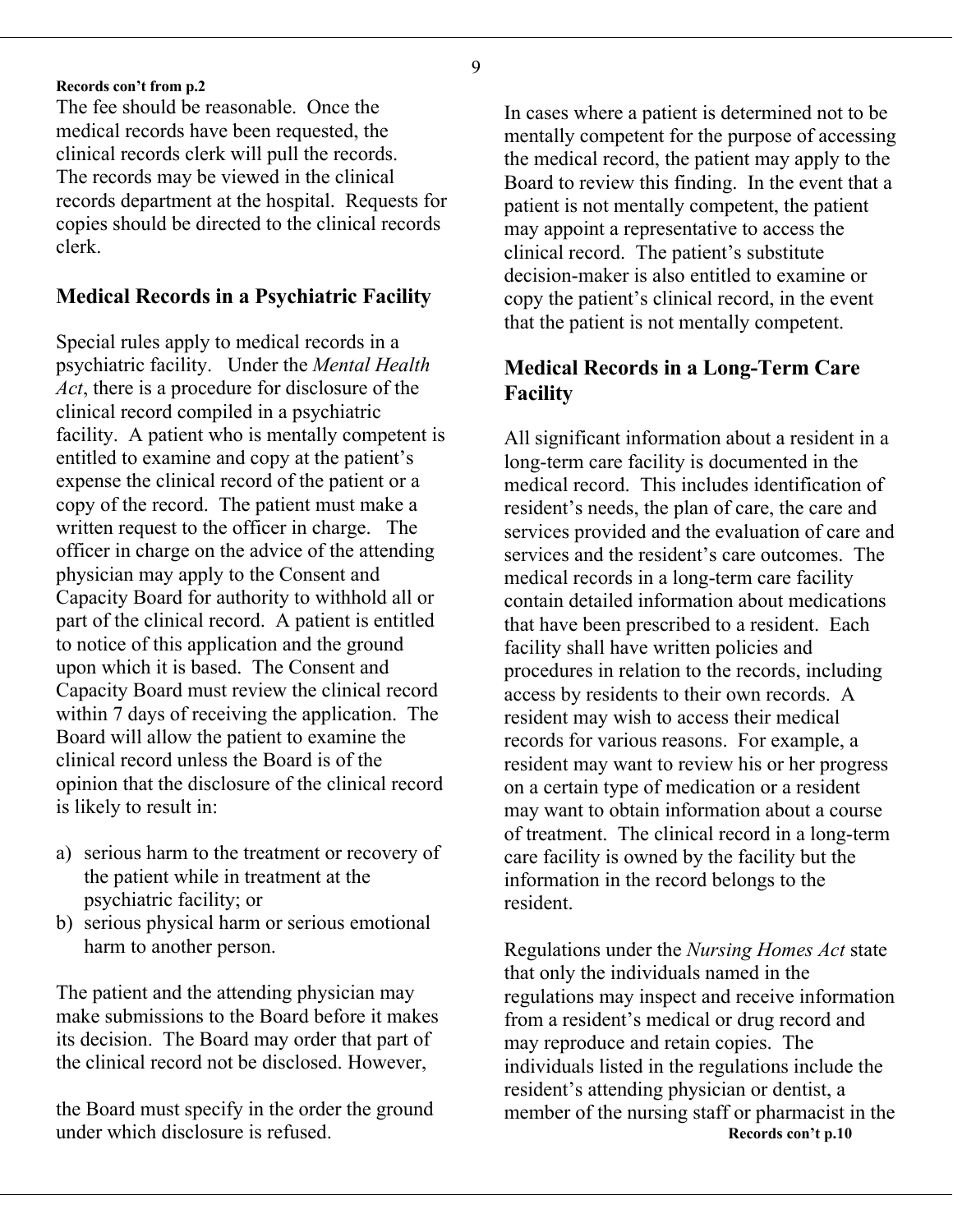**Records con't from p.9**

nursing home, and the administrator of another nursing home to which the resident has been transferred. Individuals appointed by the Ministry of Health and Long-Term Care may also review records for specific purposes such as assessing and classifying residents, planning for future care and collecting information to determine the consistency and accuracy of information collected. The regulations specifically state that no person other than those described may inspect or receive information from a resident's medical or drug record and may reproduce copies. The regulations do not state that the resident, where capable or the resident's substitute decision-maker, where the resident is incapable, have a right to access and reproduce the clinical record. One possible interpretation of these regulations is that it limits access to the records to the essential individuals in the nursing home in order to protect the resident's private information. If the regulations are interpreted in that manner, they do not exclude the resident or the resident's substitute decision-maker from accessing the records. It is interesting that there are no corresponding regulations in the acts governing municipal or charitable homes for the aged.

The regulations relating to medical records in nursing homes may create barriers for nursing home residents attempting to access their medical records. Some nursing homes cite these regulations as a basis for denying access to medical records. This rigid interpretation of the regulations is contrary to the view taken by the Supreme Court of Canada in *McInerney*. However, other nursing homes regularly provide residents or their substitute decision-makers with access to the records. The regulations have not yet been challenged in a court of law. If these regulations are interpreted as prohibiting access to residents and their substitute decision-makers, there is a basis for a Canadian Charter of Rights challenge. An argument could be made that these regulations violate people's rights on the basis that they discriminate against elderly people. Residents or their substitute decision-makers

should be encouraged to review their medical records in the nursing home, particularly so that they can make informed decisions about treatment.

The provincial government has talked about harmonizing the three separate acts relating to nursing homes, charitable institutions and municipal homes for the aged. While this has been discussed for several years, the government has not yet produced a draft of this legislation. Individuals who are concerned about the issues of access to clinical records in long-term care facilities should contact the Ministry of Health and Long-Term Care.

If you or your substitute decision-maker require access to the clinical record in a long-term care facility, you should make the request to the administrator of the nursing home in writing. If access is denied, you should ask the administrator to provide a written response stating the reason for the refusal. Residents and their substitute decision-makers should pursue this issue with the Ministry of Health and Long-Term Care and the local MPP.

#### **Who to contact if you or your substitute decision-maker are having difficulties accessing medical records**

If you or your legal representatives are having difficulties accessing your medical records, there are several steps you can take. If it is a problem involving medical records held by a physician, you should contact the College of Physicians and Surgeons of Ontario. If the problem relates to records in a hospital or long-term care facilities, contact the Ministry of Health and Long-Term Care. You may also want to contact your local MPP. In addition, you may wish to make a complaint to the Ombudsman. If you are encountering difficulties obtaining records in relation to a hearing before the Consent and Capacity Board, contact the Consent and Capacity Board  $\ddot{\bullet}$ 

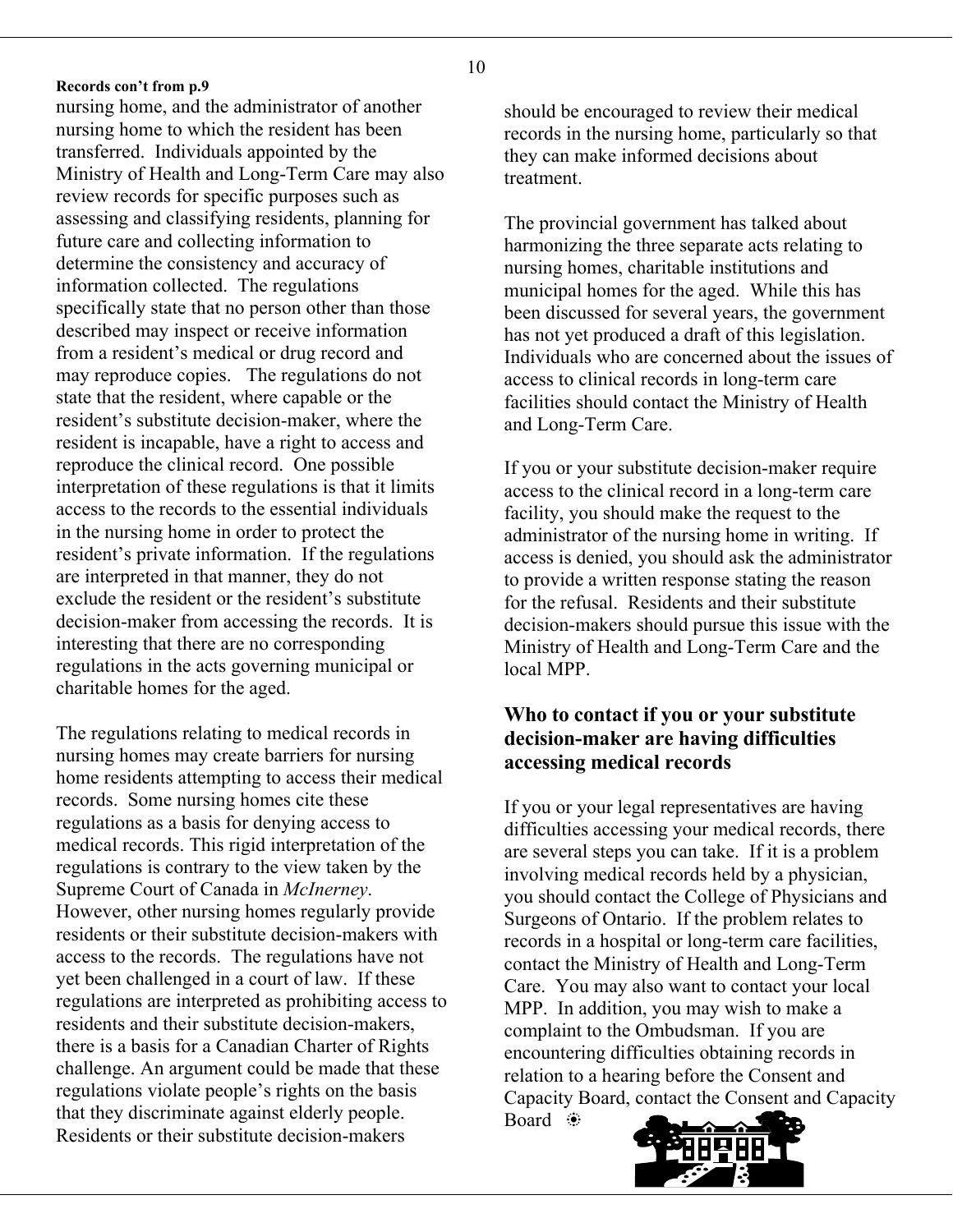**The Abuse Education, Prevention and Response Project Is Available to Work with Your Community – Call Us!!** 

The Abuse Education, Prevention and Response Project sponsored by ACE and the Haldimand-Norfolk Project on the Abuse of Older Adults has been operating since January 2000 and will continue to December 2002. Funded by the Trillium Foundation, and managed by Joanne Preston, Project Coordinator, this project offers two types of workshops.

The first is a one day workshop that introduces participants to the issues related to elder abuse prevention and response, and details what is currently being done in Ontario and what resources are available to assist in abuse matters.

The second workshop involves four days of<br>intensive training to assist a community in<br>developing a Community Response Network to<br>comprehensively address abuse of older adults<br>("Connecting Modules"). The Connecting intensive training to assist a community in developing a Community Response Network to comprehensively address abuse of older adults ("Connecting Modules"). The Connecting Modules sessions are ordinarily conducted over a period of time rather than four days in a row.

All costs related to the trainers (travel, accommodation, fees) are covered by the Project funding no matter where in Ontario the workshop is held. Expenses to the communities that would like the one day workshop or the four day training sessions are limited to advertising the event, reproduction of materials, the costs for the place to hold the session or sessions, AV rental, coffee/food provided at the workshops, and any other costs related to setting up the sessions.

Although the Project can offer the programmes in only a limited number of communities across the Province, there is still an opportunity to book either the one day or the four day sessions. ACE is particularly eager to offer the four day programme in an additional Northern Ontario community if one is interested. To date, workshops have been held in a variety of communities including Belleville, Brantford, Halton, Thunder Bay, Peterborough and Whitby/Oshawa, to name only a few.

For further information on this exciting project contact Joanne Preston at Site V, Box 36, RR#3, Port Dover, Ontario N0A 1N3 Phone (519) 583-2281 E-mail [jpreston@nornet.on.ca](mailto:jpreston@nornet.on.ca) Website [www.nornet.on.ca/~jpreston](http://www.nornet.on.ca/~jpreston)

Or contact Judith Wahl at the Advocacy Centre for the Elderly 416-598-2656





To: Joanne Preston

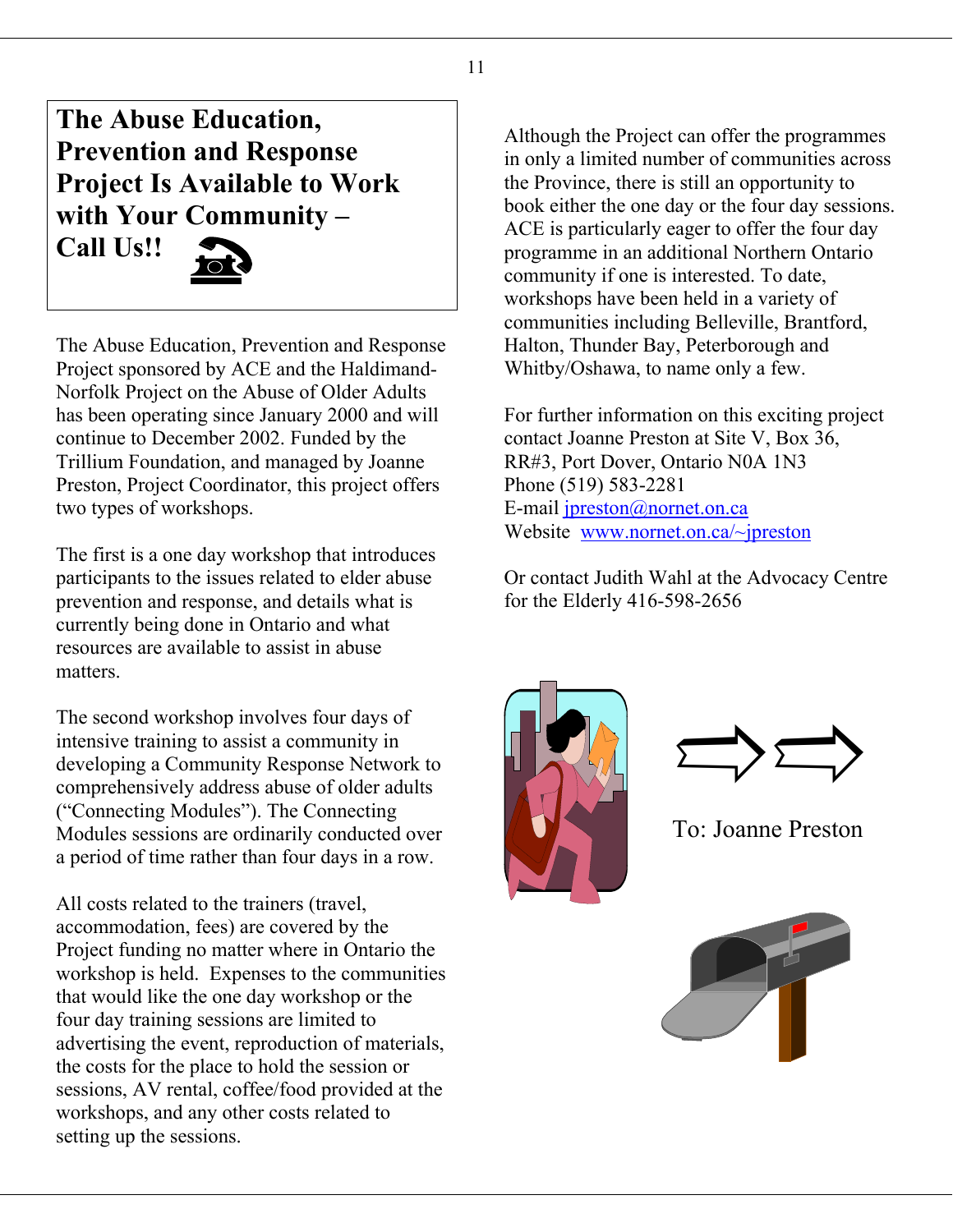............................ If you are not already a member of ACE, please consider joining. Benefits of membership include the ACE Newsletter, published twice a year, and voting privileges at the Annual General Meeting. 

### **ADVOCACY CENTRE FOR THE ELDERLY\***

2 Carlton Street, Suite 701, Toronto, Ontario M5B 1J3

#### APPLICATION FOR MEMBERSHIP

| (Individual/Corporate)                                                     | <b>Please Print</b>            |
|----------------------------------------------------------------------------|--------------------------------|
|                                                                            |                                |
|                                                                            |                                |
|                                                                            | POSTAL CODE:                   |
| TELEPHONE: (Home) (Business)                                               |                                |
| Membership Fee:                                                            |                                |
| (a) individual                                                             | $\frac{1}{2}$ \$10.00 Enclosed |
| (b) corporate (agency, group)                                              | \$25.00 Enclosed               |
| In addition to my membership fee, a donation of \$_________ is enclosed.** |                                |
|                                                                            |                                |

Signature

**Your membership is important.** If the fee presents financial difficulties, please feel free to join anyway.

**Committee Membership**: I am interested in seniors' issues and would consider membership on an ACE Committee. Yes No No

#### **Membership Expiry Date: Annual General Meeting, Fall 2002**

By-Law No.1, 14.9 states: No owner or management official of a long term care facility, or employee of any organization representing long term care facilities shall be eligible to be elected to the Board of Directors of the Advocacy Centre for the Elderly.

\* Holly Street Advocacy Centre for the Elderly Inc.

E:\BOARD\AGM\MEM

\*\* A tax receipt will be issued for donations over \$10.00.

Advocacy Centre for the Elderly